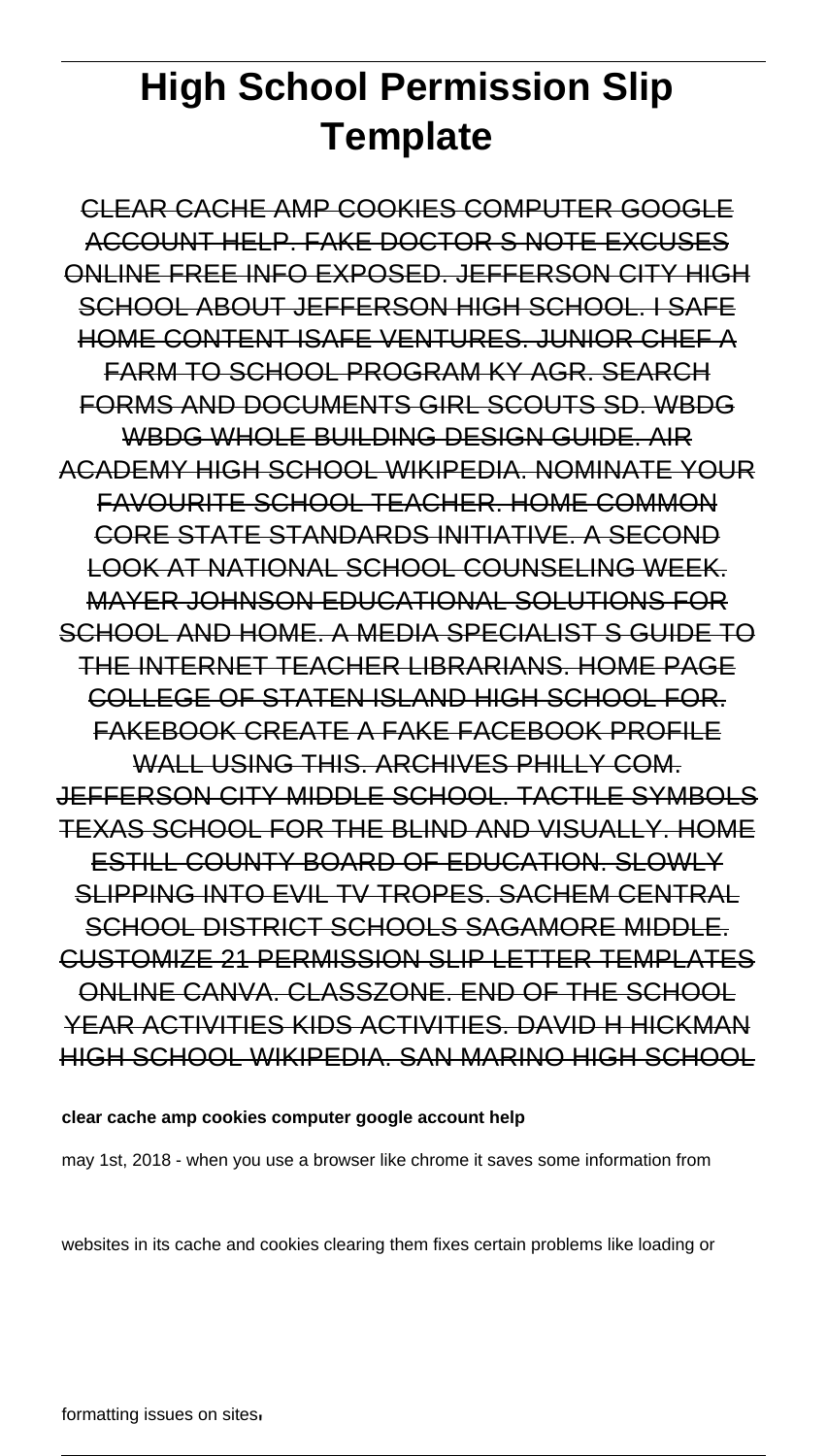### '**Fake Doctor s Note Excuses Online Free Info Exposed**

April 25th, 2018 - Why You Should Download a Reliable Fake Doctor's Note A fake doctors note allows you to skip school Sometimes you just can't get to work or school but missing a day without a legitimate excuse is not an option'

# '**Jefferson City High School About Jefferson High School**

April 29th, 2018 - Thank you for your interest in employment with Jefferson City Schools Our school system has four schools Jefferson Elementary School Grades PreK 2 Jefferson Academy Grades 3 5 Jefferson Middle School Grades 6 8 and Jefferson High School Grades 9 12'

#### '**i SAFE Home Content ISAFE Ventures**

April 30th, 2018 - What Is Digital Citizenship Digital Citizenship Refers To The Rights Amp Responsibilities Of Participating In Today's Global Society And Economy

# '**Junior Chef A Farm to School Program ky agr**

April 30th, 2018 - The Kentucky Department of Agriculture would like to invite Kentucky high school students to join our annual Kentucky Farm to School Junior Chef

#### competition''**Search Forms and Documents Girl Scouts SD**

May 1st, 2018 - The following checklist will guide the group preparing an activity to benefit girls and support the program emphasis The scope of the detail needed will vary as the

process is applied to the activity being considered''**wbdg wbdg whole**

### **building design guide**

**may 1st, 2018 - the gateway to up to date information on integrated whole building design techniques and technologies the goal of whole building design is to create a successful high performance building by applying an integrated design and team approach to the project during the planning and programming phases**' '**air academy high school wikipedia**

**may 4th, 2018 - air academy high school or aahs is a public high school that serves the northwestern end of colorado springs colorado as well as the united states air force academy**'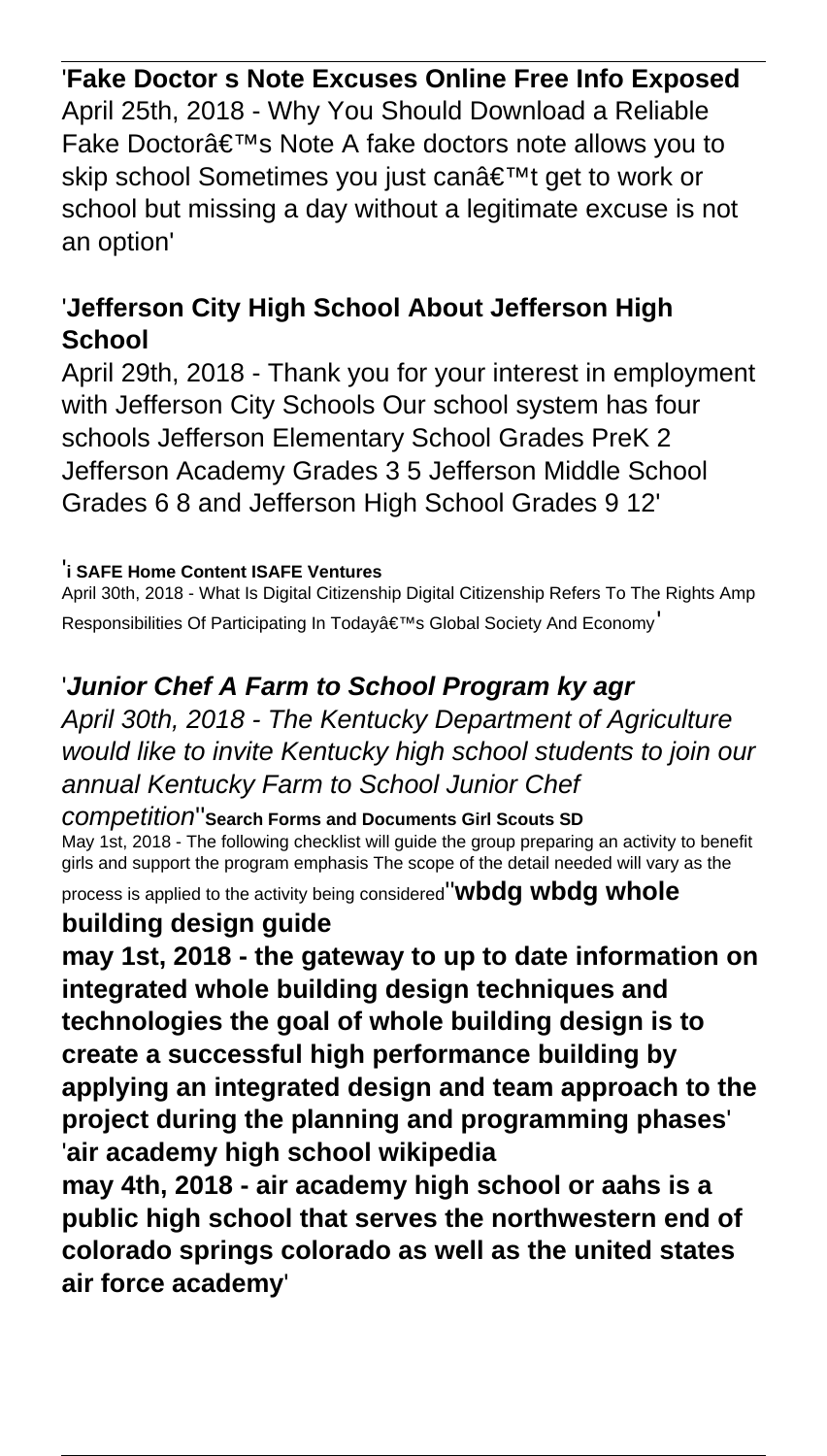# '**Nominate your favourite school teacher**

November 13th, 2015 - Life Matters wants to hear from you who was your favourite schoolteacher and why Great teachers transform our lives They're the unsung heroes of our childhoods Now s your chance to celebrate a school teacher who made a positive difference in your life Who was your favourite teacher What'

'**home common core state standards initiative** may 6th, 2018 - learn why the common core is important for your child what parents should know myths vs facts'

#### '**A SECOND LOOK AT NATIONAL SCHOOL COUNSELING WEEK**

MAY 1ST, 2018 - I HAVE LONG BEEN OF THE OPINION THAT SCHOOL COUNSELORS SHOULD BE APPRECIATED OR CELEBRATED DURING NATIONAL SCHOOL COUNSELING WEEK I FELT FOOLISH DOING CUTESY LITTLE THINGS FOR

TEACHERS AND TRYING TO BRING RECOGNITION TO MYSELF''**Mayer**

**Johnson Educational Solutions For School And Home** May 2nd, 2018 - Helping Educators Parents And Students In The Classroom And At Home With Products For Education Communication Access And Social Emotional Learning' '**a media specialist s guide to the internet teacher librarians**

may 5th, 2018 - there are certain supplies you should always have in your library once you read the list you ll understand why school library offices should have sinks and counter space'

'**Home Page College Of Staten Island High School For**

May 6th, 2018 - Congratulations CSI High School For Being 1 Of Only 3 Schools From NYC And The Only One From Staten Island That Received The State S Blue Ribbon

### School Endorsment''**FAKEBOOK CREATE A FAKE FACEBOOK PROFILE WALL USING THIS**

APRIL 28TH, 2018 - A GENERATOR TO CREATE A FAKE FACEBOOK PROFILE FOR A LITERARY HISTORICAL FIGURE OR EVEN A CONCEPT THEME'

# '**ARCHIVES PHILLY COM**

APRIL 30TH, 2018 - ARCHIVES AND PAST ARTICLES FROM THE PHILADELPHIA INQUIRER PHILADELPHIA DAILY NEWS AND PHILLY COM'

#### '**jefferson city middle school**

may 4th, 2018 - thank you for your interest in employment with jefferson city schools our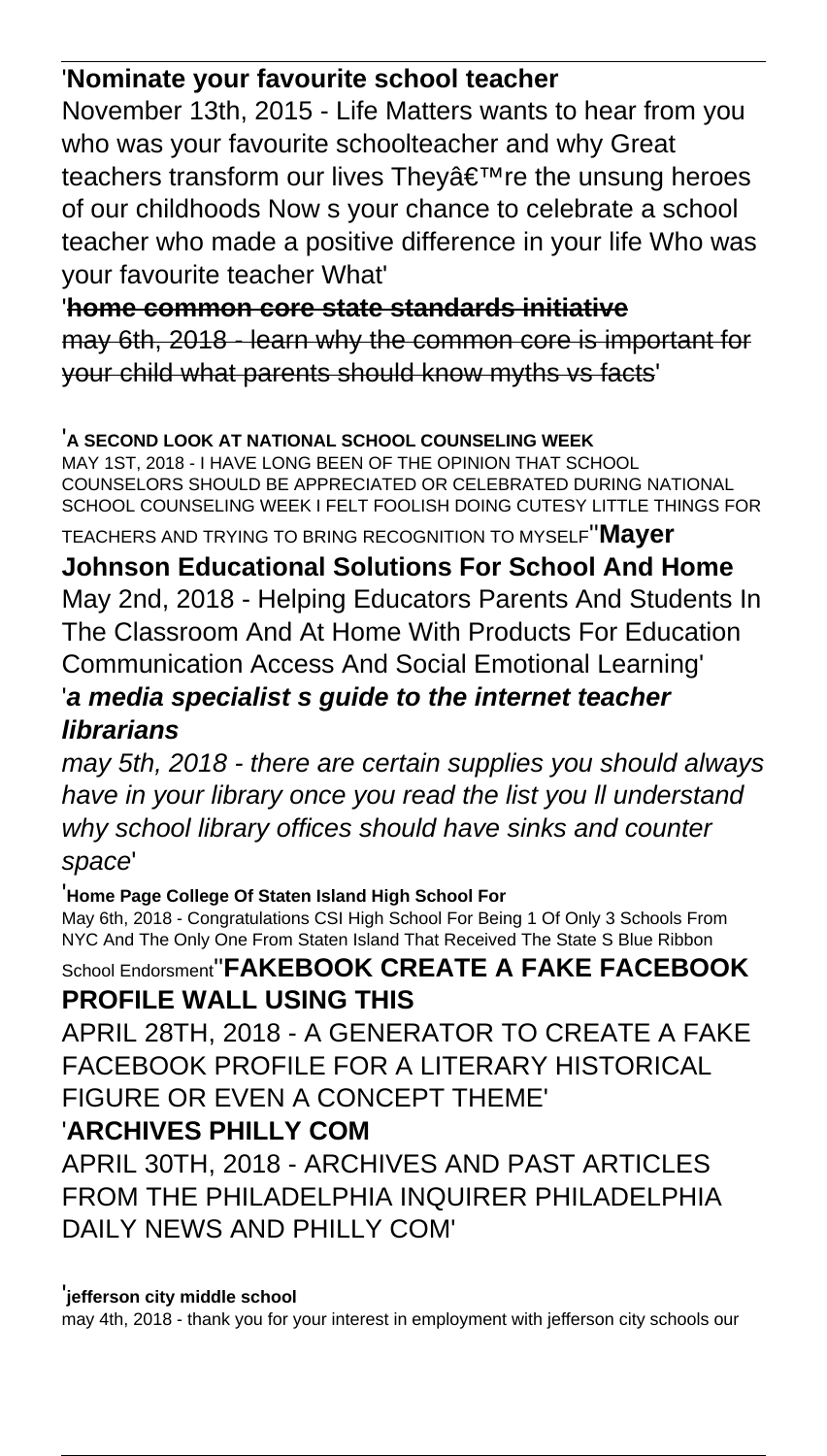school system has four schools jefferson elementary school grades prek 2 jefferson academy grades 3 5 jefferson middle school grades 6 8 and jefferson high school grades 9  $12'$ 

# '**Tactile Symbols Texas School for the Blind and Visually** May 1st, 2018 - Texas School for the Blind and Visually Impaired'

### '**Home Estill County Board Of Education**

May 2nd, 2018 - Congratulations To The Estill County Middle School Robotics Team For

Winning The STLP State Championship In Robotics Over 40 Teams Participated In The

Competition Held At Rupp Arena' '**SLOWLY SLIPPING INTO EVIL TV TROPES**

MAY 1ST, 2018 - THE SLOWLY SLIPPING INTO EVIL TROPE AS USED IN POPULAR

CULTURE A RECURRING SCENARIO WHERE A CHARACTER AFTER COMMITTING A

SMALL ACT OF EVIL FINDS HIMSELF  $\hat{a} \in \mathbb{N}$  **SACHEM CENTRAL** 

# **SCHOOL DISTRICT SCHOOLS SAGAMORE MIDDLE**

MAY 5TH, 2018 - SAGAMORE MIDDLE SCHOOL 57 DIVISION STREET HOLTSVILLE NY 11742 PHONE 631 696 8600 FOLLOW US ON TWITTER'

### '**Customize 21 Permission Slip Letter templates online Canva**

May 2nd, 2018 - Permission Slip Letter Templates Send out personalized permission slips without starting from scratch Canva s professionally designed templates are completely customizable and easy to edit'

### '**ClassZone**

April 30th, 2018 - ClassZone Book Finder Follow These Simple Steps To Find Online Resources For Your Book'